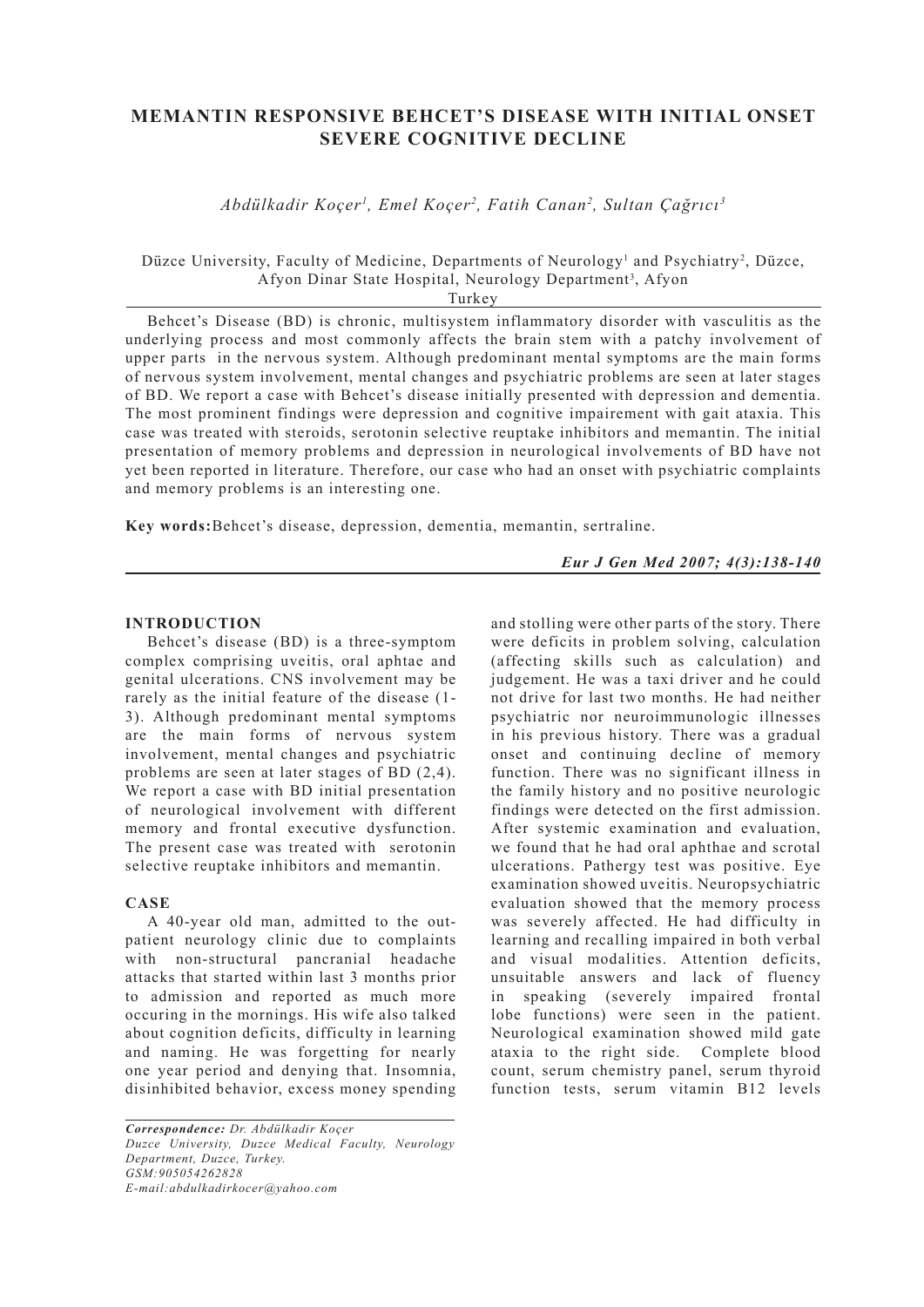were normal. Evoked potential examinations, electroencephalography and cerebrospinal fluid examinations were normal. Cranial MRI showed cerebellar and brain stem atrophy. The diagnosis of depression was made according to DSM-IV citeria. For these reasons, sertraline 100 mg/day, prednisone 1 mg/kg/d (gradually tapered over 2 to 3 months) and colchicine 1,5 mg/day were prescribed. The treatment was partially successfull and after six months the patient had eye contact while talking, was able to understand what is told to him, had grown insight and had contol of his drives. However he had still difficulty in learning new things and his time orientation was disturbed. On mini mental examination, he scored 21 points and the patient was diagnosed as having dementia according to DSM-IV citeria and memantin was added to the treatment. After 2 months follow-up, cognitive functions were improved and he scored 25 points, orientation and speech problems were solved.

#### **DISCUSSION**

Our patient was classified as BD according to the International Criteria (1). Although the problems still arise as features may not be present at the same time and incomplete forms of the condition can ocur, we thought that the earlier oral and genital lesions were probably missed so it was a undetected BD in the past rather than an initial onset of depression and dementia (1,2,5). He denied and said that the skin conditions appeared within last few months. Thus this condition was accepted as an initial onset of neurological involvement with a predominant cognitive syndrome. Cases with headache and psychological problems have mostly neurological involvement. We designated as the nonstructural vascular type headache related to BD, because the type of headache was not full-filling the IHS criteria for migraine (6).

The headache had been resolved in relation to therapy of BD as well. The most commonly involved region of the brain in neurological involvement of BD is the brain stem but hemispheres, meninges, and the spinal cord can also be affected either individually or in combination(4). Secondary dysfunction of the cortical and thalamic connections due to the damage of the subcortical structures may be a cause of affective symptoms in BD (2,3). The patients are presented with ataxia, dysarthria, and dysphagia in brain stem disturbances. During the course of the disease, brain atrophy may develop and is noted in cases with progressive disease(4).

Our patient was physically non-dependent but mentally dependent. We thought that diffuse cerebral and brain stem atrophy found on MRI examination could be a reason of mild gait problems in relation to connections between cortex and brain stem.

The most commonly and severely affected function is memory processes in BD. Attention deficit and impaired frontal lobe functions are the other most common abnormalities(1,5). Although we did not find any organic brain lesion, neuropsychiatric evaluation showed frontal lobe dysfunction. Our patient was first characterised by alterations in personality and social relationhips.

Cognitive deficits occured in the domains of attention, poor capacity of communication and disturbed attentional tasks signed the frontal executive dysfunction. He could not drive anyway as a sign of functional decline probably related to depression and cognitive impairment which are important risk factors in dementia (7).

The relationship between dementia and depression is complex. On the other hand, typical scales and questions used to diagnose depression contain many questions that patients with dementia endorse positively (8). Our patient was firstly denying some behavioral problems and disinhibition symptoms. There was not a lesion or localised atrophy which signed to frontal lobe dysfunction. We accepted firstly that the patient had a psychiatric problem rather than a dementia process. Though we think that it was treated succesfully with selective serotonine reuptake inhibitors, it could be a critism about that this patient's partial respose was secondary to prednisolone therapy rather than to sertralin. Because of this partial response, progressive memory problems, depression, disinhibition, and sleep disturbances were accepted as problems seen in the course of dementia in our patient . There were a cognitive problem and speech problem still after given up steroid which was used for three months. The diagnosis and treatment of speech and language pathologies in dementia is problematic because there are no standard methods. We hypothesized that presence of apathy in depression is associated with poorer frontal executive performance similar to Feil et al. (9).

Despite the absence of a strong scientific support for NMDA blockers (i.e.memantin), the recent successes with these compounds in Alzheimer's Disease have stimulated an interest in their use for frontal lobe dementia